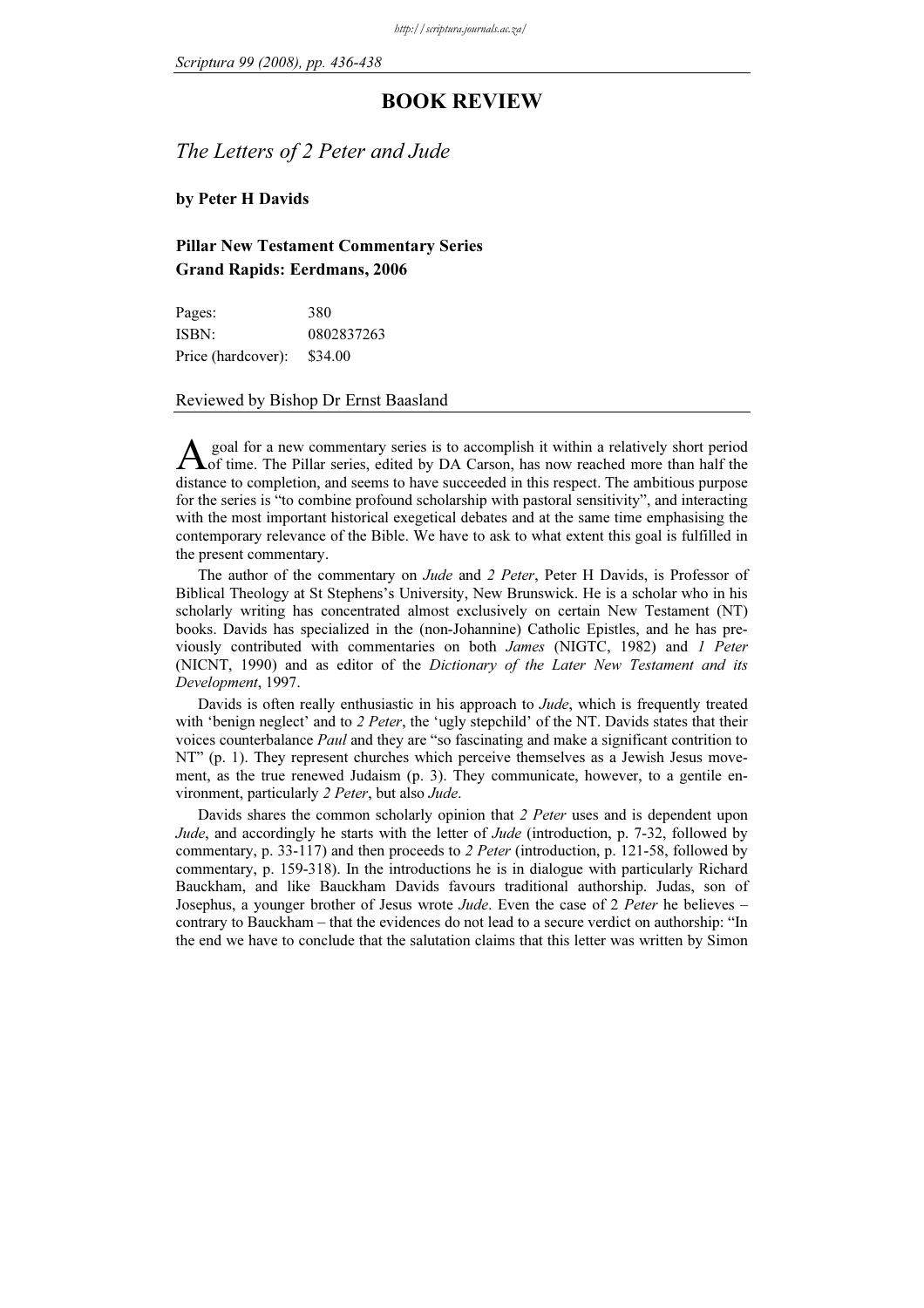Peter and that we by the nature of the case cannot know from historical investigation whether this is in some sense actual or is a pseudepigraphical attribution" (p. 49).

These statements can easily give the commentary the label 'conservative' and prevent some from reading more. They will then overlook a well informed book, which gives students and pastors new insights into the two letters through a well balanced exegesis.

He developed his basic approach to the text in his dissertation (Themes in the Epistle of James, 1974), and the strength of Davids' commentary is his exegetical remarks, his thematic analysis and the illuminating of the Jewish background for certain themes (i.e. the Baalam-tradition, p. 66-68, 241ff, 251-53). The thematic approach makes it easier to emphasise "the contemporary relevance of the Bible", which is one of the goals for the commentary. He illuminates themes like God, Jesus, Holy Spirit, suffering, deliverance, eschatology, both in the introduction and in his exegesis.

In his introductory remarks, Davids is often vague. Concerning provenance and dating, he prefers pre-70 Palestine, concedes, however, that a date later in the first century is also possible. A more consistent argumentation for the first position would have opened up the space for reconstructing early Jewish Christianity, which also had required more comparative material.

In terms of provenance and dating of 2 Peter, he assumes – following J Neyrey – that 2 Peter was written to Gentiles probably in the vicinity of Greece or Asia Minor who had been influenced by 'Epicurean' teaching. Davids lack, however, the consistency Neyrey has in his argumentation.

Davids is also vague in his analysis of the genre. He follows to a large extent D. Watson in his rhetorical analysis (from 1988) of Jude and 2 Peter, and like Watson, he sees them as 'deliberative speeches'. But both in relation to the genre 'letter' and for 2 Peter in relation to the genre of 'Testament', 'Farewell-speech' (Bauckham's suggestions), there is a lack of consistency in Davids' book.

The goal for the Pillar series is seeking "above all to make clear the text of Scripture as we have it" (viii). Davids delivers indeed a profound exegesis, but I in many cases struck by the fact that he pays relative little attention to the text as such. He does not reflect that Novum Testamentum Graecum. Editio critica maior (since 2000) has given the research of the Catholic Epistles a solid foundation for the textual analysis. He uses Charles Landon's work too little (A Text-Critical Study of the Epistle of Jude, 1996) and the two extensive Swedish studies (Carl Axel Albin, Judasbrevet. 1962, (900 pages) and Tommy Wasserman, The Epistle of Jude: Its Text and Transmission, 2006) were for different reasons inaccessible for him. Not only textual problems, also grammatical features (i.e. to Jude 13.20 or 2 Pet 1, 1-7; 1,18-21; 2,11.20) should be more thoroughly treated when the commentary "make clear the text of Scripture as we have it". It is also a blunder to base the commentary on the NIV translation, which even less than King James is "the text of Scripture". Davids makes many good comments to the NIV translation, but it would be much better to read his own translation. One should not underestimate the importance of such scholarly work for future Bible translations.

Davids comes up short concerning the dialogue with present scholarship. Not only in the bibliography, but in the commentary as a whole are many important studies missing, i.e. R Heiligenthal (Zwischen Henoch und Paulus. Studien zu theologiegeschichtlichen Ort des Judasbriefes, 1992), H Paulsen (Der zweite Petrusbrief und der Judasbrief, 1992); TJ Kraus (Sprache, Stil und historischer Ort des zweiten Petrusbriefes, 2001). The most recent contributions of Jörg Frey and the reviews of P Müller (ThR,65, 1998, 267-89 and